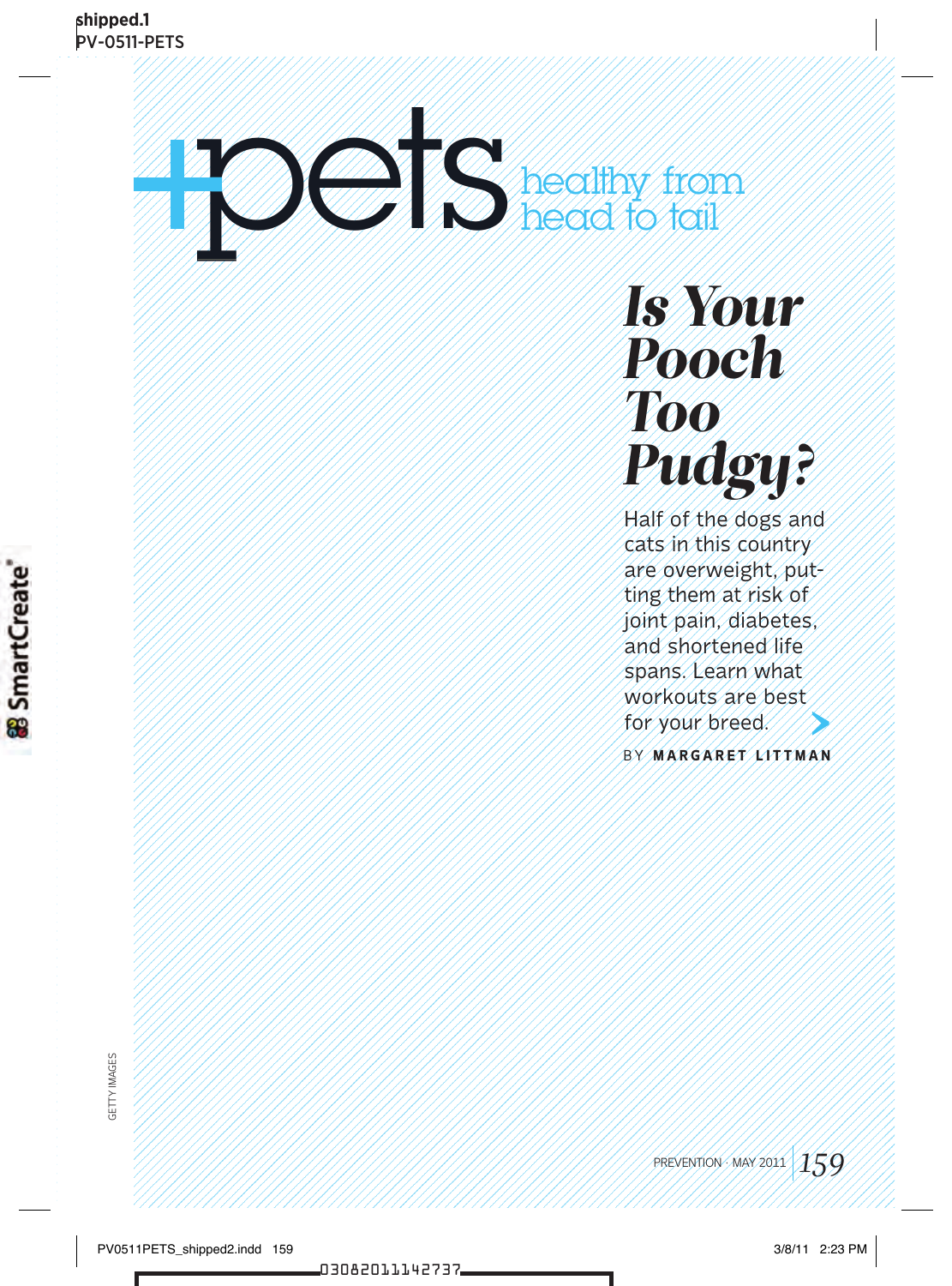$+$ pets

**A** mericans aren't the bigger too. "In twenty years I have only ones whose waistlines are expanding our pets are getting watched pets get supersized in front of my eyes," says Ernie Ward, DVM, a Calabash, NC, a veterinarian, author of *Chow Hounds: Why Our Dogs Are Getting Fatter*, and founder of the Association for Pet Obesity Prevention (APOP).

Just over half of all cats and dogs in US households are either overweight or obese, reports the APOP 2009 National Pet Obesity Awareness Day Study, and the reasons our pets are packing on the pounds aren't that different from the reasons their owners are. Just as we're eating larger portions and more snacks than a generation ago, so are our pets. Because

cats and dogs are either overweight or obese **million**

*89*

our lives are busier, we're less likely to get the exercise we need and less likely to take a long walk with our dogs or engage our cats with a ball of yarn.

It might seem that an extra pound or two on our four-legged companions isn't so terrible. But that little bit can be a significant percentage of a pet's total weight. For example, a Yorkie who tips the scales at "just" 12 pounds is equivalent to a 5-foot-4 woman who weighs 218 pounds.

Some owners disregard the health hazards associated with overweight pets and instead focus on how cute their plump cat or roly-poly puppy looks, says Nick Trout, DVM, a staff surgeon at Angell Animal Medical Center in Boston

## *No More Fat Cats*

Cats don't like to do anything they're not in the mood for—and exercise is no exception. Very few will tolerate being walked on a leash; if yours will, use a nylon harness instead, as cats can slip out of collars. The easiest way to get your kitty to move around is to strategically place her food and litter box in areas that require her to walk and climb.

Many toys are designed to engage a cat, but some owners also have success with a laser pointer or a feather tied to a broomstick. Play with your cat for 10 minutes a night to help her release energy and burn calories, suggests Louise Murray, DVM, DACVIM, vice president, ASPCA Bergh Memorial Animal Hospital in New York City.

**MASTERFILE** MASTERFILE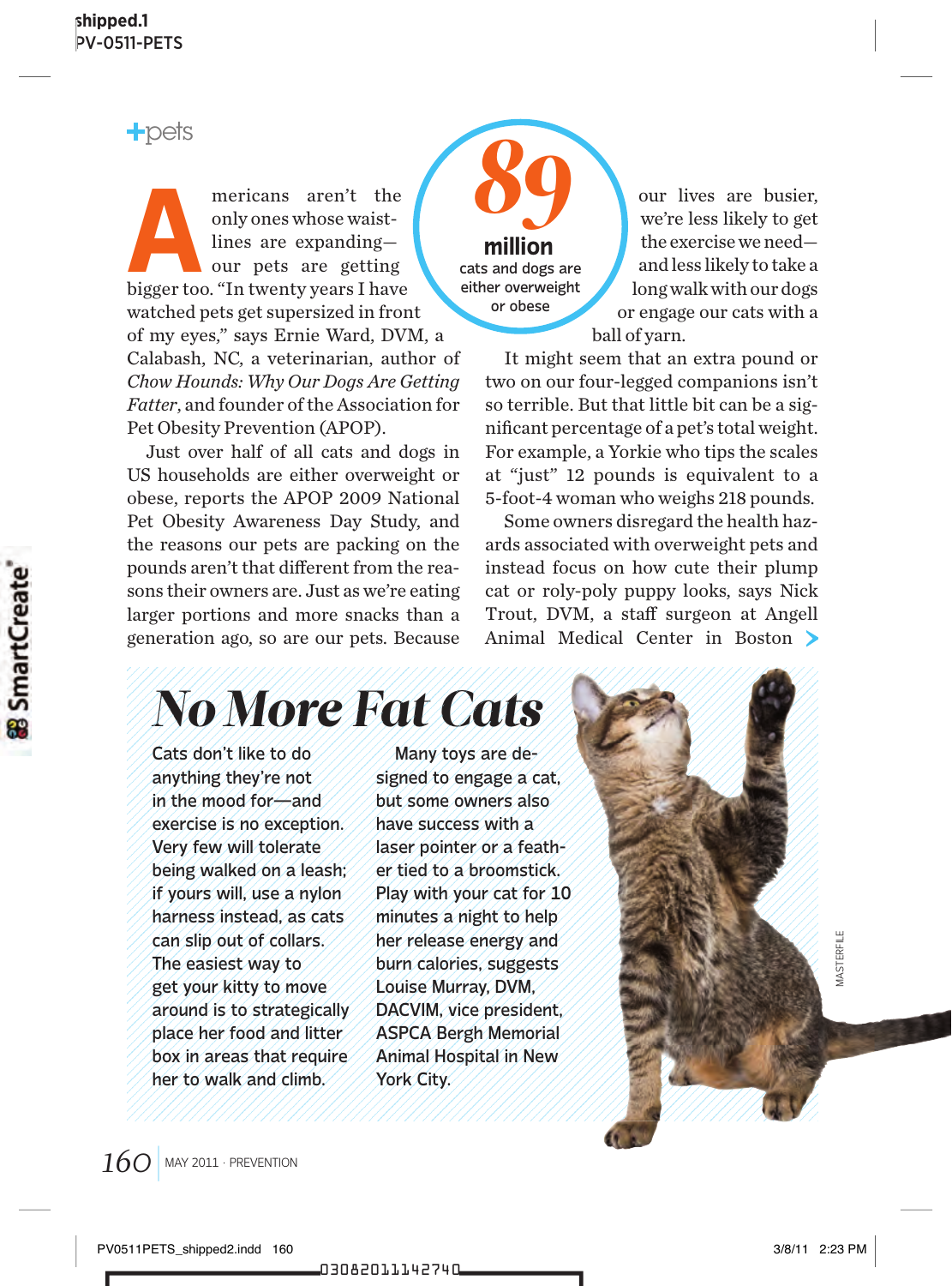

# **Give Your Dog A Workout**

When it comes to exercise, not all dogs are created equal: Historically, each breed was bred for different tasks, says Chicago dog trainer Lynn Brezina. This chart offers daily exercise ideas for a healthy dog; check with your vet before starting a new regimen.

| <b>CATEGORIES</b>                                      | <b>BREED</b><br><b>EXAMPLES</b>                                  | <b>RECOMMENDED</b><br><b>EXERCISES</b>                                                                                                                                                                                                 |
|--------------------------------------------------------|------------------------------------------------------------------|----------------------------------------------------------------------------------------------------------------------------------------------------------------------------------------------------------------------------------------|
| Long-legged,<br>short-nosed                            | Boxers.<br>Chow Chows.<br>mastiffs                               | Brisk walks. Do not take your dog<br>out in extreme heat. Exercise<br>for only about 20 to 30 minutes, to<br>avoid overheating.                                                                                                        |
| Large breeds<br>in both height<br>and girth            | <b>Great Danes.</b><br>Bernese mountain<br>dogs, greyhounds      | Brisk walks. Joint-friendly walks of<br>no longer than 30 minutes are better<br>than hikes and lengthy running<br>sessions.                                                                                                            |
| Short-<br>legged,<br>short-nosed                       | Pugs, bulldogs,<br>Boston terriers.<br>Shih Tzus                 | Obstacle courses or walks<br>(20-30 minutes). Create a fun. chal-<br>lenging hallway course with rolled-up<br>towels and cardboard boxes.                                                                                              |
| Short-legged,<br>with standard<br>snout                | Chihuahuas.<br>Yorkshire<br>terriers                             | Slow jogging for no more than 20 min-<br>utes (gradually add time and distance)<br>or hide-and-seek. These dogs were<br>bred to sniff out varmints, so grab a<br>treat and hide it to keep your dog's<br>brain active and legs moving. |
| Long-backed,<br>short-legged,<br>with long<br>snout    | Basset hounds.<br>dachshunds                                     | Brisk walks (of 20-30 minutes).<br>hide-and-seek, or fetch. Toss the ball<br>or stick close to the ground, where<br>these dogs were bred to be.<br>No leaping!                                                                         |
| Long-legged,<br>with standard<br>snout and short hair. | Pointers.<br>Rhodesian<br>Ridgebacks                             | Running. After 12 months of age.<br>they can handle as much as 3 miles<br>or 30 minutes at a time, depending<br>on age and exercise history.                                                                                           |
| <b>Water dogs</b>                                      | Labrador and golden<br>retrievers, springer<br>spaniels, poodles | Swimming (20-30 minutes). Choose<br>a clean body of water where<br>there's an easy way in and out (a)<br>gentle slope, steps, or a ramp).                                                                                              |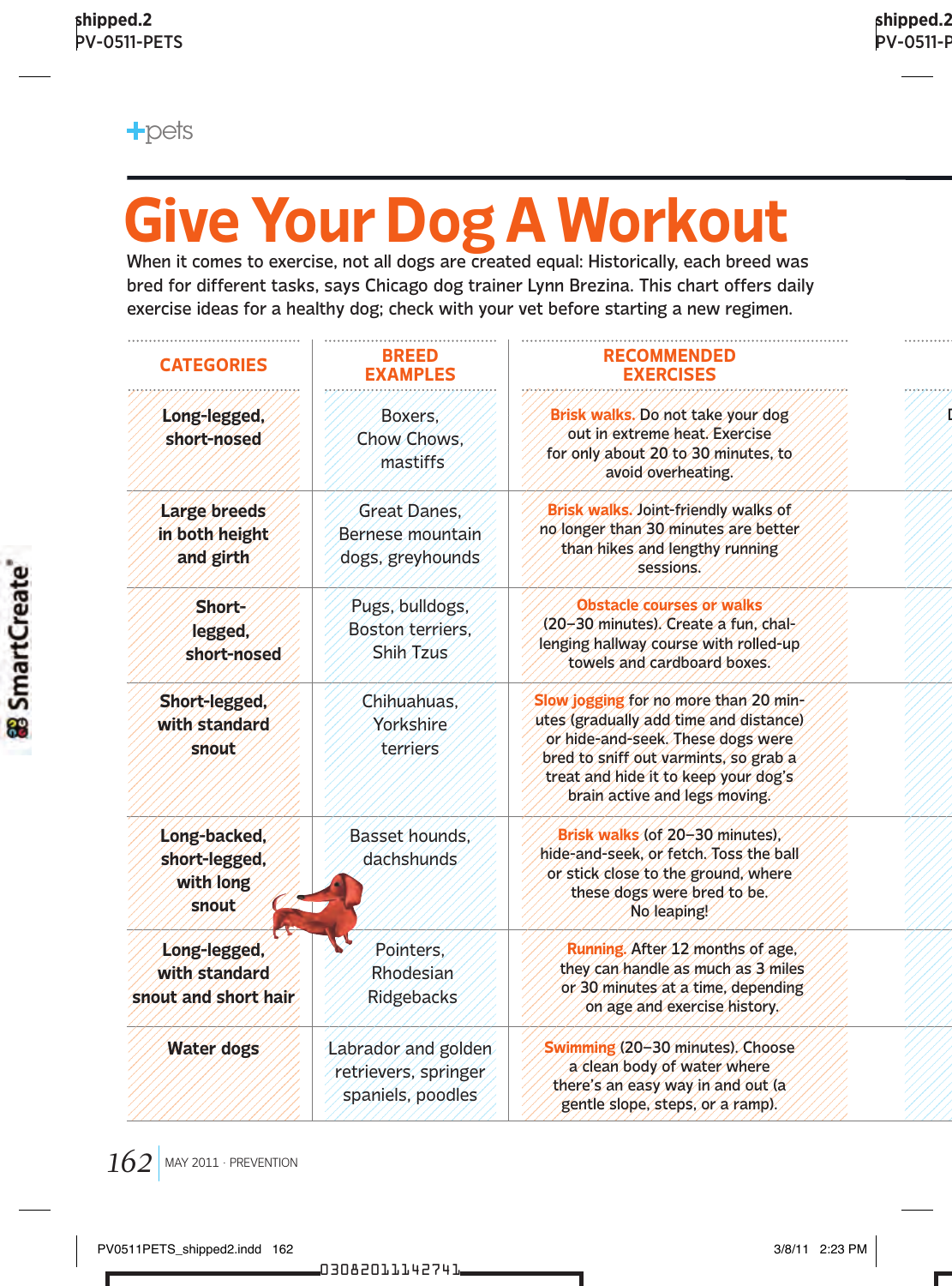#### **activit y guidelines**

Dogs sweat by panting, but these short-snout breeds are **less efficient at cooling off**: Their mouths don't open as far, so it takes longer for air to pass over the tongue.

People often assume that all big dogs are high energy, but that's not necessarily the case. **Greyhounds are used to running sprints**, not marathons, and Great Danes are prone to hip problems.

Like the bigger smushed-faced breeds, these dogs are at risk of overheating. **Don't take your dog out in extreme heat**.

These dogs are high-energy, but while they may be able to run by your side, **their stride is much shorter than yours**. That means they'll expend more energy per mile than you—and therefore will tire more quickly.

Limit agility training for these dogs. Long-backed dogs are **prone to disk injuries**, and excess weight increases the risks.

As long as they're otherwise healthy, **these breeds can do anything**, from running to agility training.

**These breeds were literally born to swim.** But some water dogs will swim until they're exhausted—so you have to know when to call it quits. And never leave your dog in water unattended.

and author of *Love Is the Best Medicine: What Two Dogs Taught One Veterinarian about Hope, Humility, and Everyday Miracles*. But overfeeding a fat cat or dog is basically loving it to death, says Dr. Trout. Overweight and obese pets not only have shorter life spans but also suffer from more medical problems during their lives, including back pain, arthritis, kidney disease, and diabetes—and they're more expensive to care for as a result.

Just as disturbing, says Dr. Ward, is that an inactive pet is more likely to become depressed or anxious. That's because a sedentary lifestyle leads to an alteration in the three major brain chemicals responsible for mood—and that can create emotional issues. "Aerobic activity for as little as twenty to thirty minutes a day balances norepinephrine, dopamine, and serotonin levels," he says, "resulting in a better, more stable mood." Also, well-exercised pets won't be quite as wired indoors, so they'll be less prone to chewing, barking, and other troublesome behaviors.

illustrations by mark ulriksen; getty images

LLUSTRATIONS BY MARK ULRIKSEN: GETTY IMAGES